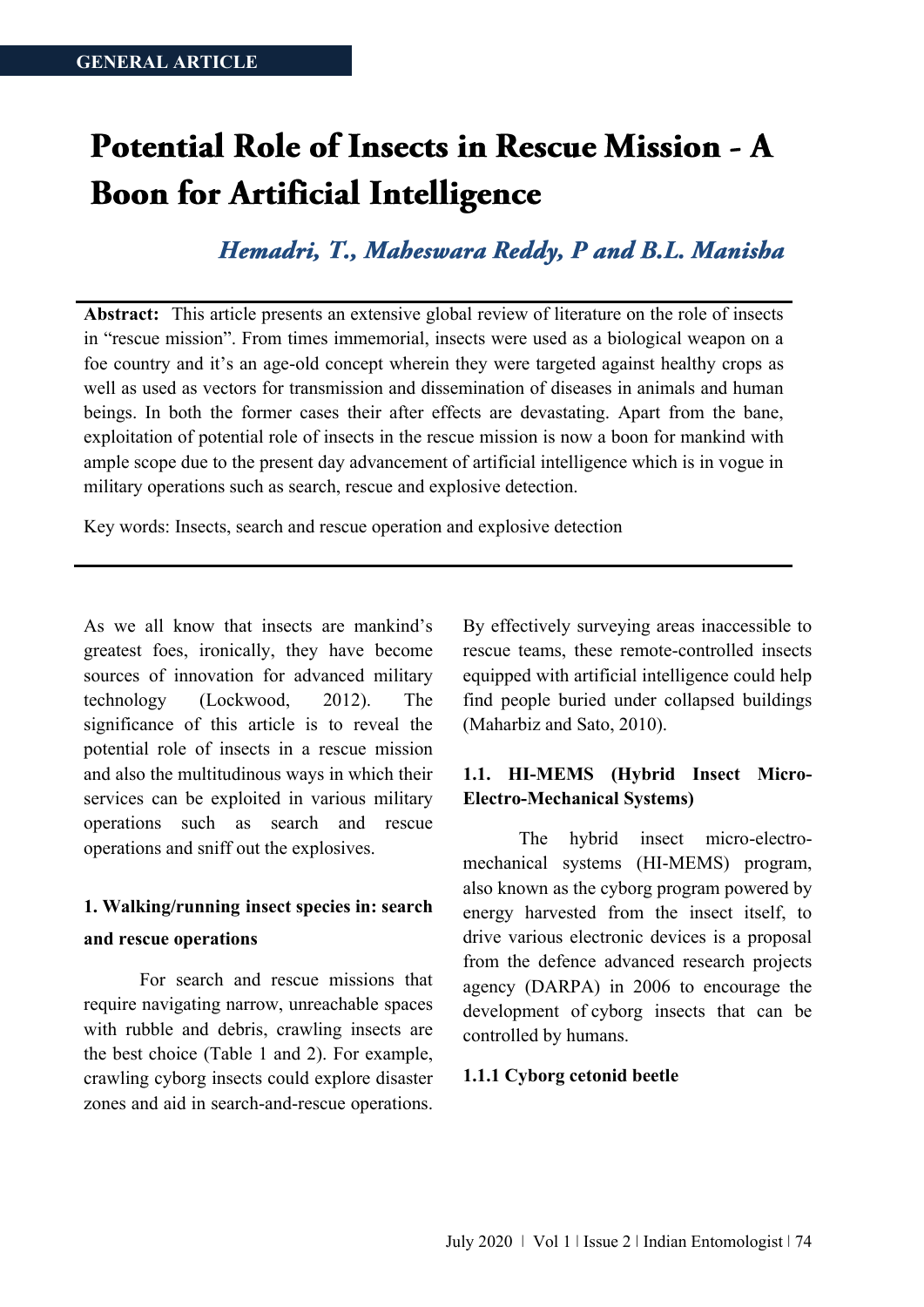

Fig. 1. Anatomical view of a beetle's front leg. Anatomical view of the three pairs of antagonistic muscle groups that control a beetle's front leg. Red crosses indicate the implantation sites for stimulation electrodes (A) The protraction/retraction muscle groups inside the prothorax, connect the coxa to the pronotum, and control the protraction/retraction motion of the coxa. (B) The levation/depression muscle groups inside the coxa control the levation/depression motion of the femur. The extension/flexion muscle groups inside the femur and control the extension/flexion motion of the tibia. [*Source*: Photographs were adapted from Sato *et al*. (2014) with permission].

In this study, a biological microactuator was demonstrated by closed-loop motion control of the front leg of an insect (*Mecynorrhina torquata*, beetle) *via*. electrical stimulation of the leg muscles (Fig.1). The three antagonistic pairs of muscle groups in the front leg enabled the actuator to have three degrees of freedom: protraction/retraction, levation/depression, and extension/flexion.

Protraction, retraction, flexion, and extension motions of a beetle's front leg elicited by electrical stimulation with a positive pulse train at 1 V, 100 Hz and a 1 ms pulse width. Each locomotion type was first stimulated individually, as shown in the upper four images; two muscles were then stimulated simultaneously to produce combined leg motion, as shown in the lower four images (Fig. 2). Each light-emitting diode (LED) near the beetle's head indicated the time when a particular stimulation site had been switched on. These findings related to and demonstrations of the leg motion control offer promise for the future development of a reliable, low-power, biological legged

machine (i.e., an insect–machine hybrid legged robot) (Sato *et al*., 2014).

# **1.1.2 Locomotion control of hybrid cockroach robots**

Locomotion control was achieved through electrical stimulation of the prothoracic ganglia, via. a remotely operated backpack system and implanted electrodes (Fig. 3). The hybrid discoid cockroach (*Blaberus discoidalis*) was able to move in forwarding motion, and turn-in response to an electrical stimulus to its nervous system but lack backward movement control. Initiation: Applying a controlled stimulus (2 V, 20 Hz) to the pro-ganglion elicits movement in the 1st set of legs. Left turn: Stimulating the right side of the ganglion with 2.5 V, 20 Hz. Right turn: Stimulating the left side of the ganglion with 2.5 V, 20 Hz. Cessation of walking or running: Any monostable signal above 2V applied for a long period. Application of another asymmetric signal will reinitiate movement (Liang *et al*., 2015). Eventually, Liang *et al*. (2015) were successful in finding the remote-controlled initiation, turnings and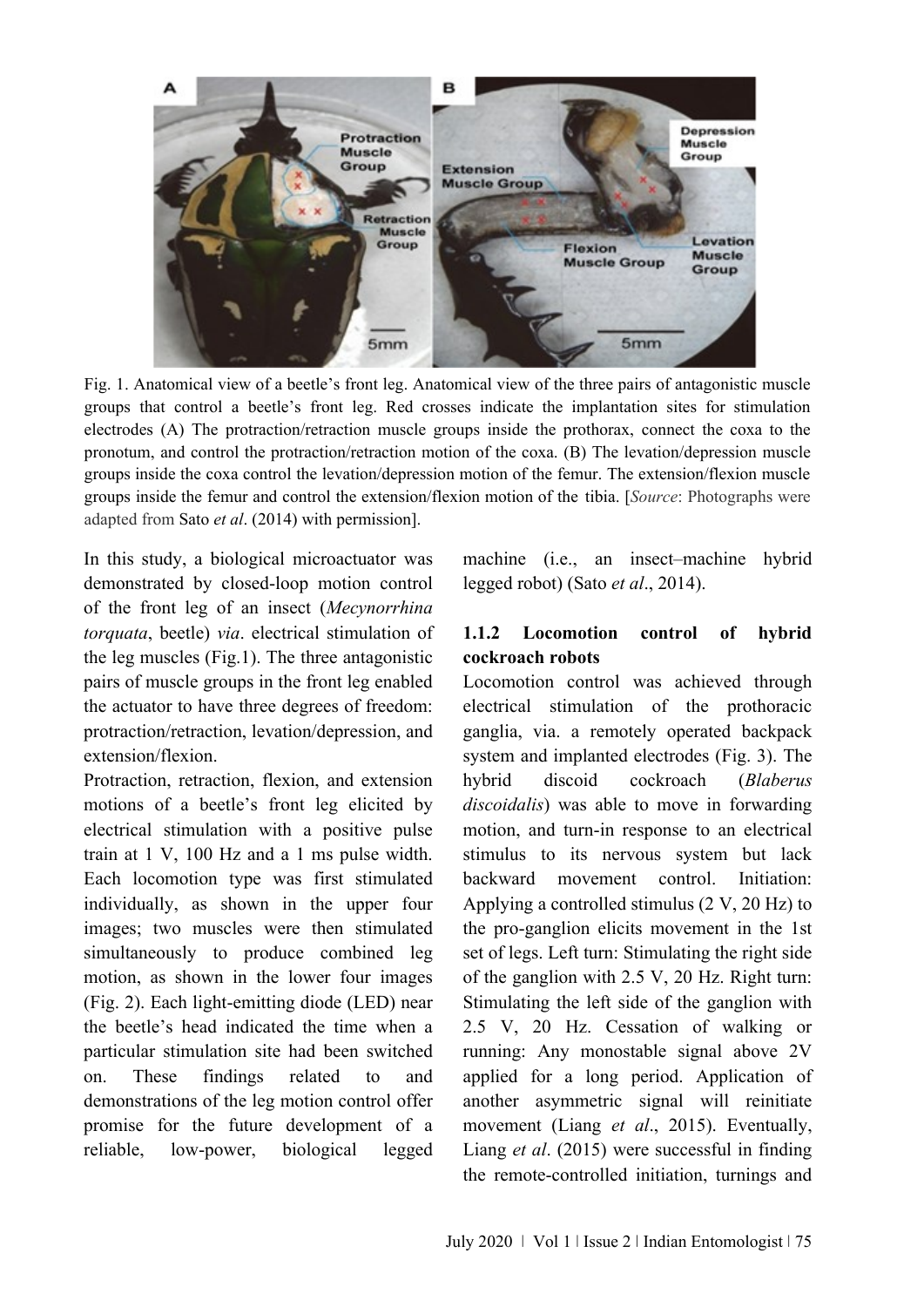

Protraction + Extension Protraction + Flexion Retraction + Flexion Retraction + Extension

Fig. 2. Demonstration of controlling a beetle's front leg motions by electrical stimulation of muscles. Protraction, retraction, flexion, and extension motions of a beetle's front leg elicited by electrical stimulation with a positive pulse train at 100 Hz and a 1 ms pulse width. Each locomotion type was first stimulated individually, as shown in the upper four images; two muscles were then stimulated simultaneously to produce combined leg motion, as shown in the lower four images. Each light-emitting diode (LED) near the beetle's head indicated the time when a particular stimulation site had been switched on. [*Source*: Photographs were adapted from Sato *et al*. (2014) with permission].

cessation of cyborg cockroach. However, the fro movement of cockroach has to be finetuned.

# **1.1.3. Cyborg Darkling beetle**

*Zophobas morio*, also known as darkling beetle, was used as the platform for this insect machine hybrid robot. The insect is an ideal model for this study because of its relatively small size (2-2.5 cm), lightweight (0.4-0.6 g), and long-life span (3 months). First scientists anaesthetized using CO<sup>2</sup> and implanted two electrodes in both antennae (Fig. 4) to stimulate the beetle. Two outputs are used to generate pulse trains at frequencies of 1–50 Hz for each of the antennae, and one input is used to receive command signals. The infrared (IR) receiver module is connected to this input to receive the IR signal emitted by the computer. One light-emitting diode (LED) is connected to each of the outputs to indicate the side, which is being stimulated (Sato *et al*.,

2017). A pulse applied to the left antenna muscle produces a rightward motion; Right antenna muscle produces a leftward motion. The success rate ranges from 65% to 80% for stimulation frequencies between 1 and 10 Hz respectively, whereas, for the range from 20 to 50 Hz, the success rate is more than 85%. Stimulating both antennae with 2.5 V, 2 ms pulse width at the same time drove the beetle backwards. Eventually, Sato *et al*. (2017) found wireless control for initiation, turnings and cessation and even backward movement too.

# **2. Futuristic Bio Unmanned Aerial Vehicle in India**

Proceedings of 4<sup>th</sup> national conference on "Emerging technologies and applications of UAVs" held on 22nd and 23rd march 2017 at International Institute for Aerospace Engineering and Management (IIAEM), Jain university, Bangalore reported the following proposal for search and rescue operation (Anonymous, 2017) (Table 3).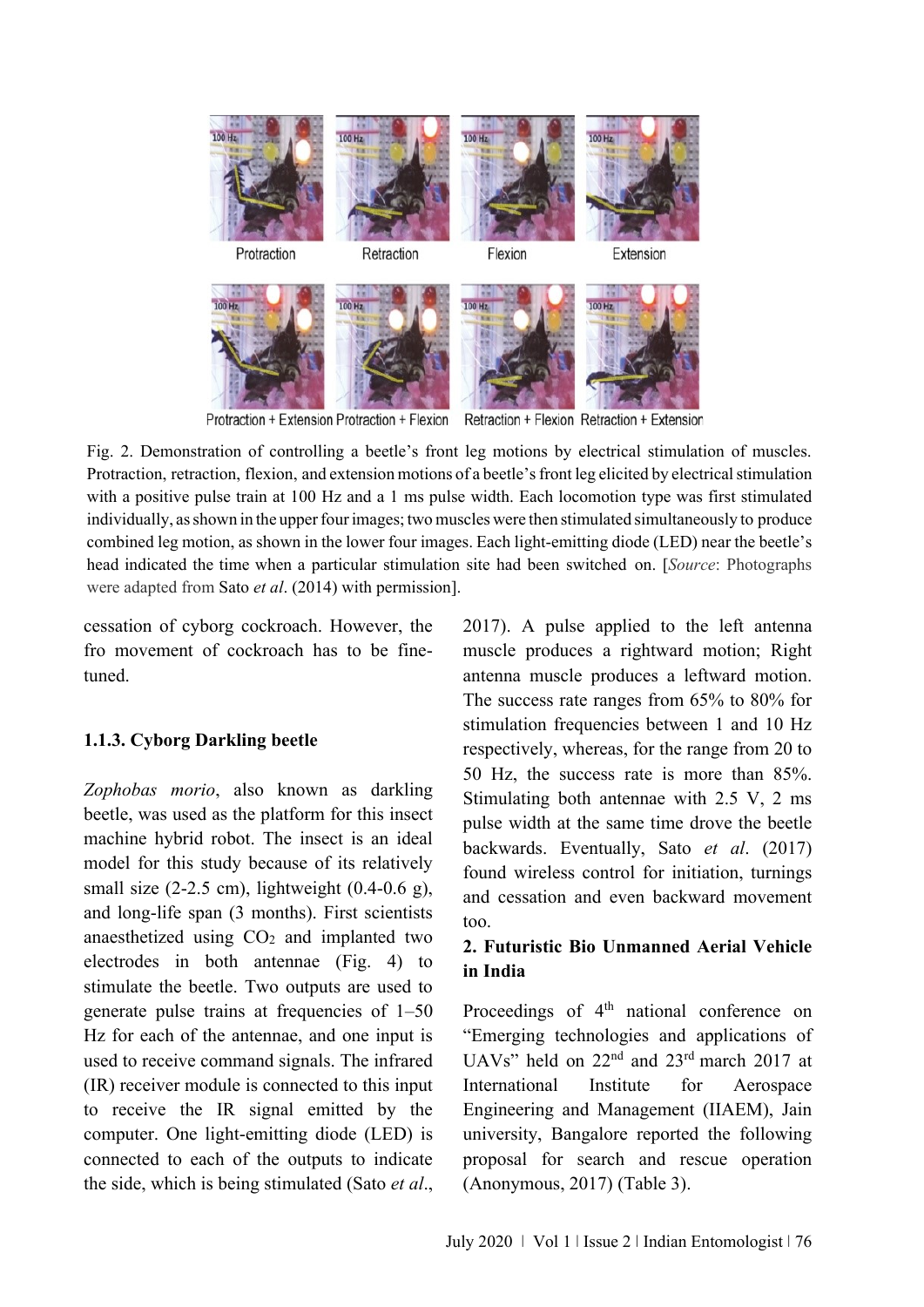

Fig. 3. Dissected images of (a) the location of the first thoracic ganglion (b) placement of two electrodes for localized stimulation in discoid roaches. [Source: Photographs were adapted from Liang et al. (2015) with permission]

# **3. Flying insect species in: - search and rescue operations.**

#### **3.1 Remote-controlled cyborg beetle:**

Sato *et al*. (2009) presented the first report of radio control of a cyborg beetle in free-flight. The microsystem consisted of a radiofrequency receiver assembly, a micro battery and a live giant flower beetle platform (*Mecynorhina torquata*).

The assembly had five electrode stimulators implanted in between the left and right optic lobes, brain, posterior pronotum (counter electrode), right and left basalar flight muscles. Flight commands were wirelessly transferred to the beetle-mounted system via a radio frequency transmitter operated by a laptop running custom software (Beetle Commander V1.0) through a USB/Serial interface.

# **3.1.1 Flight Control Flight initiation and cessation:**

Above figure shows that flight initiation was triggered by applying a 2 V, 100 Hz, 20 % duty cycle that means 10 % positive pulse and 10 % negative pulse this way, alternating positive and negative potential pulses initiate flight in the beetle. One longer pulse to the



Fig. 4. (A) An overview of the insect–machine hybrid robot. A wireless stimulator backpack was mounted on to the living insect platform (*Zophobas morio*), with two WE, one implanted in each antenna and one CE implanted in the pronotum of the beetle. (B) Schematic view of the backpack. (C) Top view (left) and bottom view (right) of the backpack. CE, counter electrode; GND, ground terminal; VCC, positive power terminal; WE, working electrodes. [*Source*: Photographs were adapted from Sato *et al*. (2017) with permission].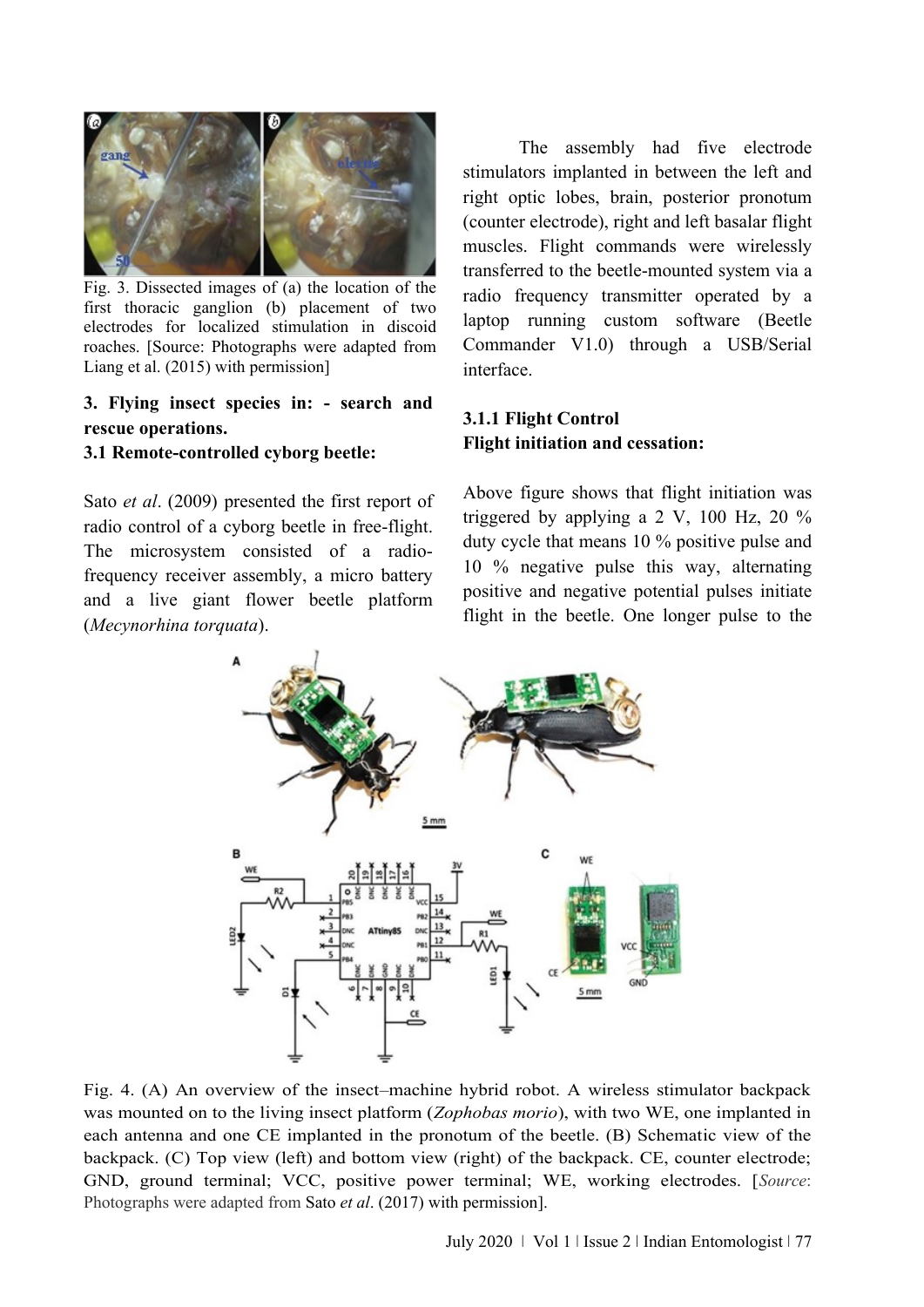same area stopped the wing oscillation completely.

### **Left and right turn**

The turn could be elicited in free flight by applying 2 V, 100 Hz, 2.5 milliseconds positive potential pulses to either left or right basalar flight muscle. Right basalar muscle stimulation was elicited turn into the left side and left basalar muscle stimulation was elicit turn into the right side.

The flight path of a flying beetle wirelessly stimulated for turn control. T0 (0.00 sec) is the start time of the filming. At T1 (0.6 sec), the operator signalled a left turn from the base station (right basalar muscle stimulation). At T2 (1.6 sec), the operator switched the stimulated side from the right to the left basalar flight muscle, and the beetle turned right. At T3 (3.1 sec), the right basalar flight muscle was stimulated (left turn). At T4 (4.2 sec), the left basalar flight muscle and turning right again. At T5 (4.8 sec), the beetle touched on the curtain and stopped the flight.

They present the first-ever wireless flight control microsystem using a small RF receiver mounted on a live beetle and an RF transmitter operated from a base station. Flight initiation and cessation were accomplished by neural stimulation of both optic lobes while turning in free flight which were elicited by muscular stimulation of basalar flight muscle on either side. Finally, the first-ever wireless flight control microsystem using a small RF receiver mounted on a live beetle and an RF transmitter operated from a base station were presented.

#### **3.2 Cyborg moth**

Tsang *et al*. (2010) reported the first remote flight control of an insect using microfabricated flexible neuroprosthetic probes (FNPs) that directly interface with the animal's central nervous system. The FNPs have a novel split-ring design that incorporates the anatomical bi-cylinder structure of the nerve cord and allows for an efficient surgical process for implantation. Additionally, they have integrated carbon nanotube (CNT)-Au nanocomposites into the FNPs to enhance the charge injection capability of the probe. They created the insect-based Micro-Air-Vehicles (i-MAVs). The two basic components of the i-MAV are the telemetry system and the neuroprosthetic probe. The telemetry system provides a communication link between the insect and the base station, while the probe interfaces with the nervous system of the insect to bias the insect's flight path.

#### **3.2.1 Implantation**

They can implant the CNT- Au FNPs into adult moths as well as pupal stages (7-2 days before eclosion). The implantation is performed at the position of the ventral 4<sup>th</sup> abdominal segment for pupae and the ventral 1<sup>st</sup> abdominal segment for the adult moths.

#### **3.2.2 Neural Stimulation & Flight Control**

The observations were made on that stimulation of CNT- Au FNPs could elicit multi-directional abdominal movements in both pupae and adult moths. The directions of abdominal movement depend on the specific stimulation sites selected for stimulation, and the magnitude of the movements increased with increases in either voltage magnitude or pulse frequency of the stimulation signal. Additionally, the results of the CNT- Au FNPs stimulation of an adult moth using the wireless system are shown vertical and horizontal planes have been achieved with stimulations using various site pairs. Importantly, in the flight control experiment, we can force a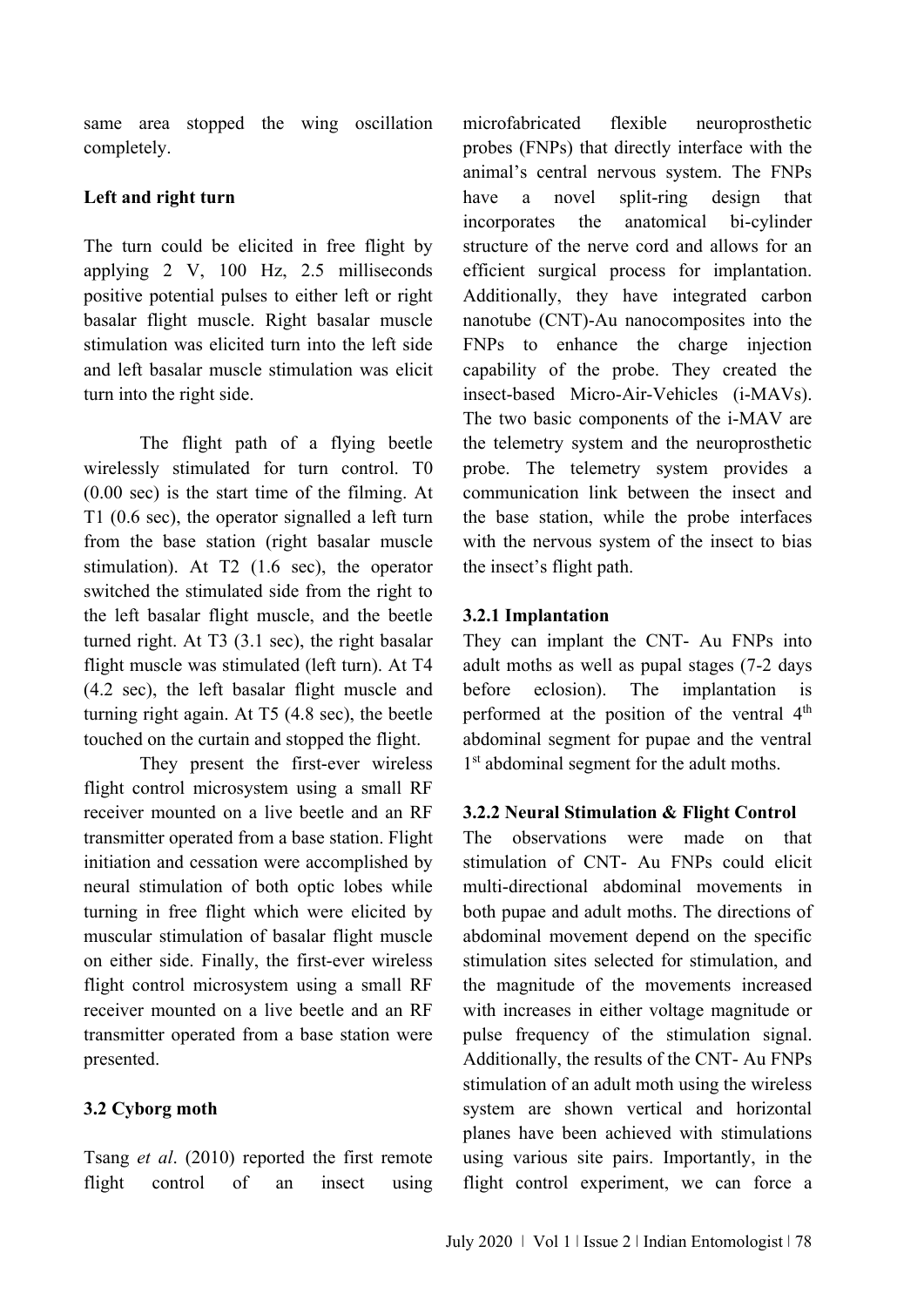freely flying moth to perform turning motions using the abdominal ruddering with these elicited abdomen motions. (Voldman *et al*., 2010).

# **3.3 Dragonfly Model with Optogenetic insect control backpack**

Activate and steering neurons with light pulses

Channel rhodopsin - a photosensitive protein derived from *Chlamydomonas reinhardtii*, used for control neuronal activity - **(ChR).**

Holorhodopsin derived from the species *Natronomonas pharaonic -* **(HR).**

Gene transformation method- plasmid vector (pUAST) used to develop genetically modified dragonfly sensitive to light pulses.

**3.3.1 Mode of action of Channel Rhodopsin and Holo Rhodopsin**

Both are bacterial photosensitive proteins responding to a light pulse. These two protein genes inserted into dragonfly via a vector (pUAST). In case of blue LED light switch on by backpack system of a dragonfly. It allows  $Na<sup>+</sup>$  and  $Ca<sup>2+</sup>$  Influx and depolarization will generate the action potential and leads to flight initiation (Channel Rhodopsin). Whereas Halo Rhodopsin responds to the yellow LED light when switch on by backpack system of a dragonfly. It allows **Cl-**influx and hyperpolarization will lead to neural silencing and flight cessation (Ackerman *et al*., 2017).

# **4. Insect species in: Explosive detection 4.1 Sniffer Bees**

The team at Los Alamos national laboratory have begun to explore the potential for bees to be weapons detection devices. Stealthy Insect Sensor Project Team produces very accurate gradient maps showing the distribution of radioactive materials and other toxic

contaminants. DARPA-funded research to train free-flying bees to detect certain scentsof landmines, for example-by

placing traces of the explosive chemicals near food sources (Timothy *et al*., 2005).

Pavlovian conditioning of bees just in 6 seconds. First time expose clean air, after exposing clean air with TNT (Tri nitro toluene) vapour and supply nectar water on antennae. Next time expose both TNT vapour and clean air, finally expose clean air with TNT vapour and supply nectar water to bouton. Now, these trained honey bees can detect TNT vapour with a food source. After visiting field (Place) honey bees come back then they are inserted into the cartridge to be placed in the monitoring apparatus to detect chemical traces.

The above photograph shows that automatic machine for training bees and detecting explosive chemical traces. It was first started by Ivan Hoo chief executive of Inscentinel (Entrepreneur Company) in Harpenden, UK. Now they have used trained bees in the airport to check passengers and sniff out explosive chemicals.

# **4.2 Sniffer moth:**

Insects, such as moths, can be trained to respond to explosives odours. A prototype system that can be used to train insects such as moths to detect explosives were designed, assembled and tested (Tony *et al*., 2004). It compares the electromyographic signals of insects trained to respond or not respond to a target explosive vapour to determine whether or not explosive devices, such as bombs or landmines, are present. Sniffing moth detecting the bomb vapour within 5.5 to 10.5 seconds.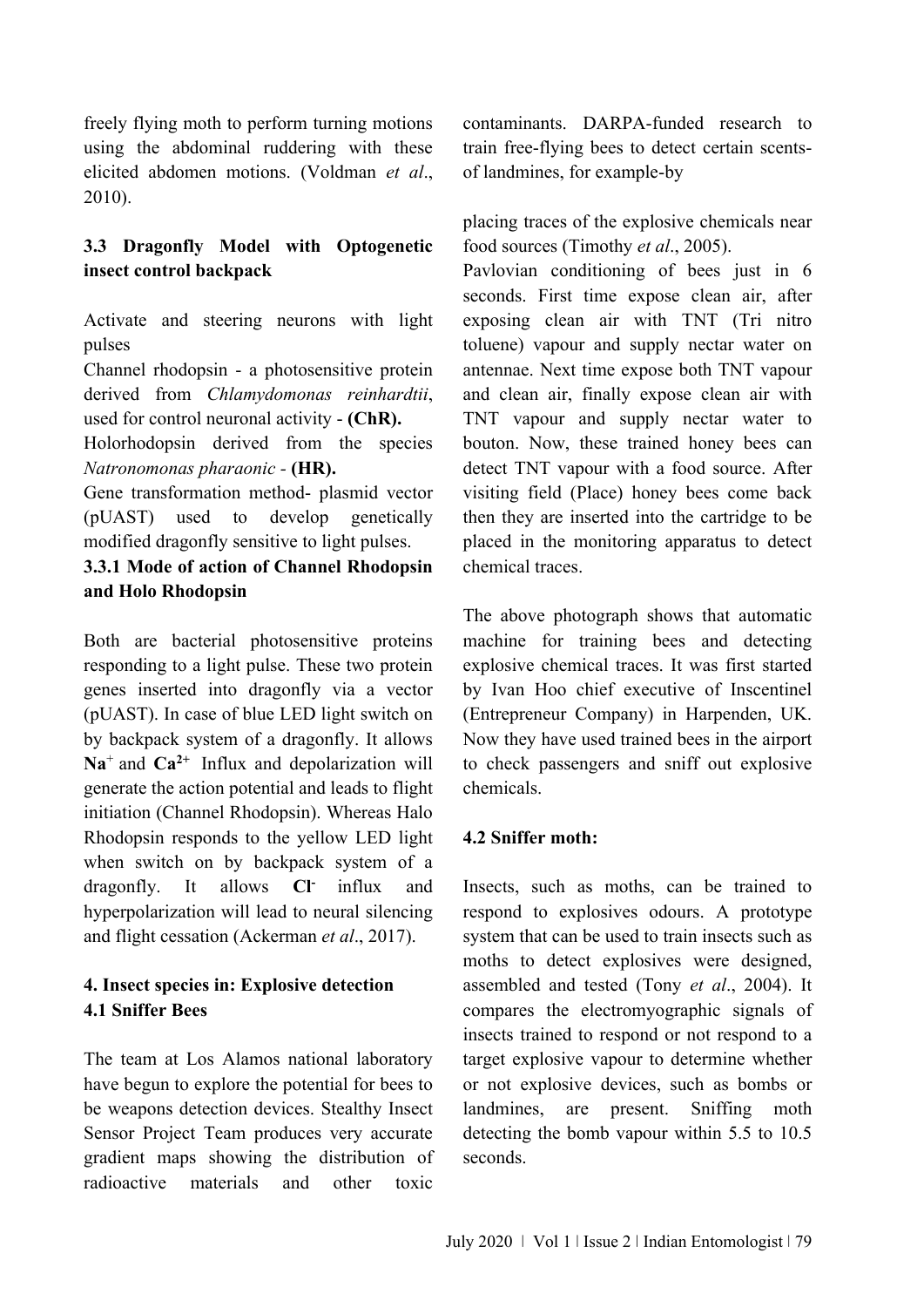#### **5. Conclusion**

HE-MEMS creates a platform to invade personal privacy, national security and cybersecurity, on the other hand, the integration of global positioning and autonomous navigation systems create a danger as nefarious users could command this technology, Whereas Bio Unmanned Aerial Vehicles (Bio-UAV) is emphasizing its focus vividly in recent times on academics and also in myriad applications of the research to unfold several other astonishing aspects but the present works being carried out are restricted only to prototypes being used in the laboratory. However, after Biological and Toxin Weapon Convention (BTWC, 1972) the insects has a potential role to play military as real-time situation awareness, location of trapped persons and detection of buried hazardous material.

#### **Acknowledgements**

I am specially thanks to Dr. Prabhuraj A., Professor and Head, Department of Agricultural Entomology, UAS, Raichur; who inspired me writing this article and also thanks to Sato H and Liang H; who given permission to reproduce images and figures in this article. Meanwhile I also extended my gratitude to Publishers like PLOS ONE, Mary Ann Liebert, Inc., The Royal Society who permitted copyright clearance immediately.

# **References**

Ackerman E. 2017. Dragonfly Eye project wants to turn insects into cyborg drones. IEEE Spectrum: Technology, Engineering, and Science News, 25.

Anonymous. 2017. *Proc.* 4 national conference on "Emerging technologies & applications of UAVs", International Institute for Aerospace Engineering and Management (IIAEM), Jain university, Bangalore.

Liang H, Sanchez C J, Chiu C W, Zhou Y, Gonzalez J M, Vinson S B. 2015. Locomotion control of hybrid cockroach robots. Journal of the Royal Society Interface 12(105): 1-9.

Lockwood J A. 2012. Insects as weapons of war, terror, and torture. Annual Review of Entomology, 57: 205-227.

Maharbiz M M, Sato H. 2010. Cyborg Beetles: Tiny flying robots that are part machine and part insect may one day save lives in wars and disasters. Scientific American. 94-99.

Sato H, Cao F, Zhang C, Doan T T V, Li Y, Sangi D H, Koh, J S, Huynh, N A, Aziz, M F B, Choo H Y, Ikeda K, Abbeel P, Maharbiz M M. 2014. A Biological Micro Actuator: Graded and Closed-Loop Control of Insect Leg Motion by Electrical Stimulation of Muscles. PLOS ONE 9(8): 1-14.

Sato H, Doan T T V, Tan M Y W, Bui X H. 2017. An Ultra lightweight and Living Legged Robot. Soft Robotics 5(1): 17-23.

Sato H, Peeri Y, Baghoomian E, Berry C W, Maharbiz M M. 2009. Radio-controlled cyborg beetles: a radio-frequency system for insect neural flight control. Proc. IEEE Intl. Conf. Mic. Elec. Mechan. Sys. (MEMS) Sorrento: 216-219.

Timothy H, Wingo R M, Kristen J, McCabe T. 2005. Honey bees (*Apis mellifera*) as explosives detectors: Exploring proboscis extension reflex conditioned response to trinitrotolulene. Apidologie 1-14.

Tony L K, Horine F M, Daly K C, Smith B H. 2004. Explosives Detection with Hard-Wired